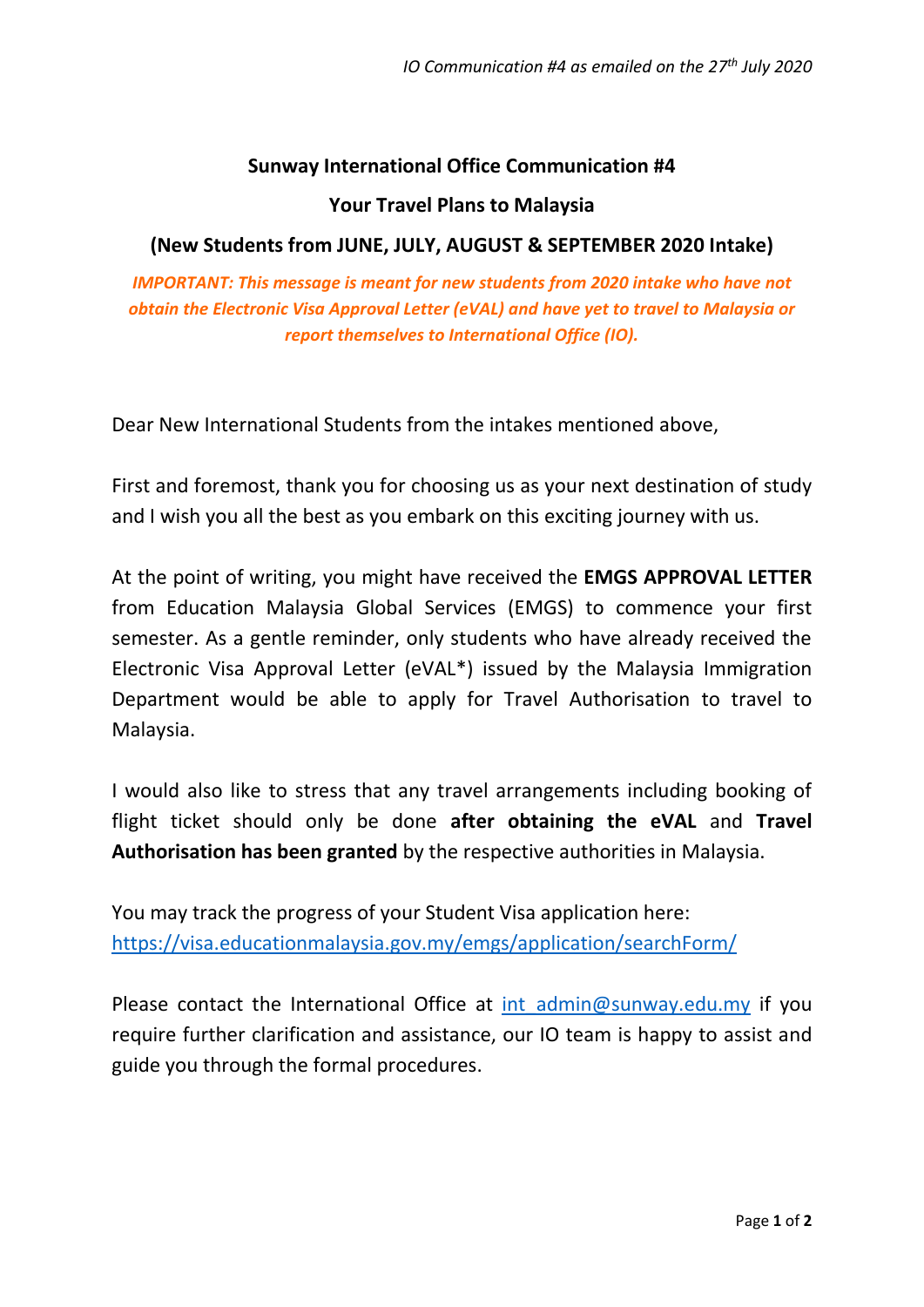Thank you for your kind attention. My team and I look forward to your safe arrival in Malaysia and to have you on campus with us.

Yours sincerely, **LIM Shui Chin (Ms.)** *Director – International Office & Special Projects* SUNWAY EDUCATION GROUP

27<sup>th</sup> July 2020

#### *Important note:*

- Electronic Visa Approval Letter (eVAL<sup>\*</sup>) is **not the same** document as EMGS APPROVAL LETTER.
- With the EMGS APPROVAL LETTER, student would be **allowed** to attend online classes. Please refer to the letter for further information.
- Do visit the International Office website for more updates at this link: <https://international.sunway.edu.my/>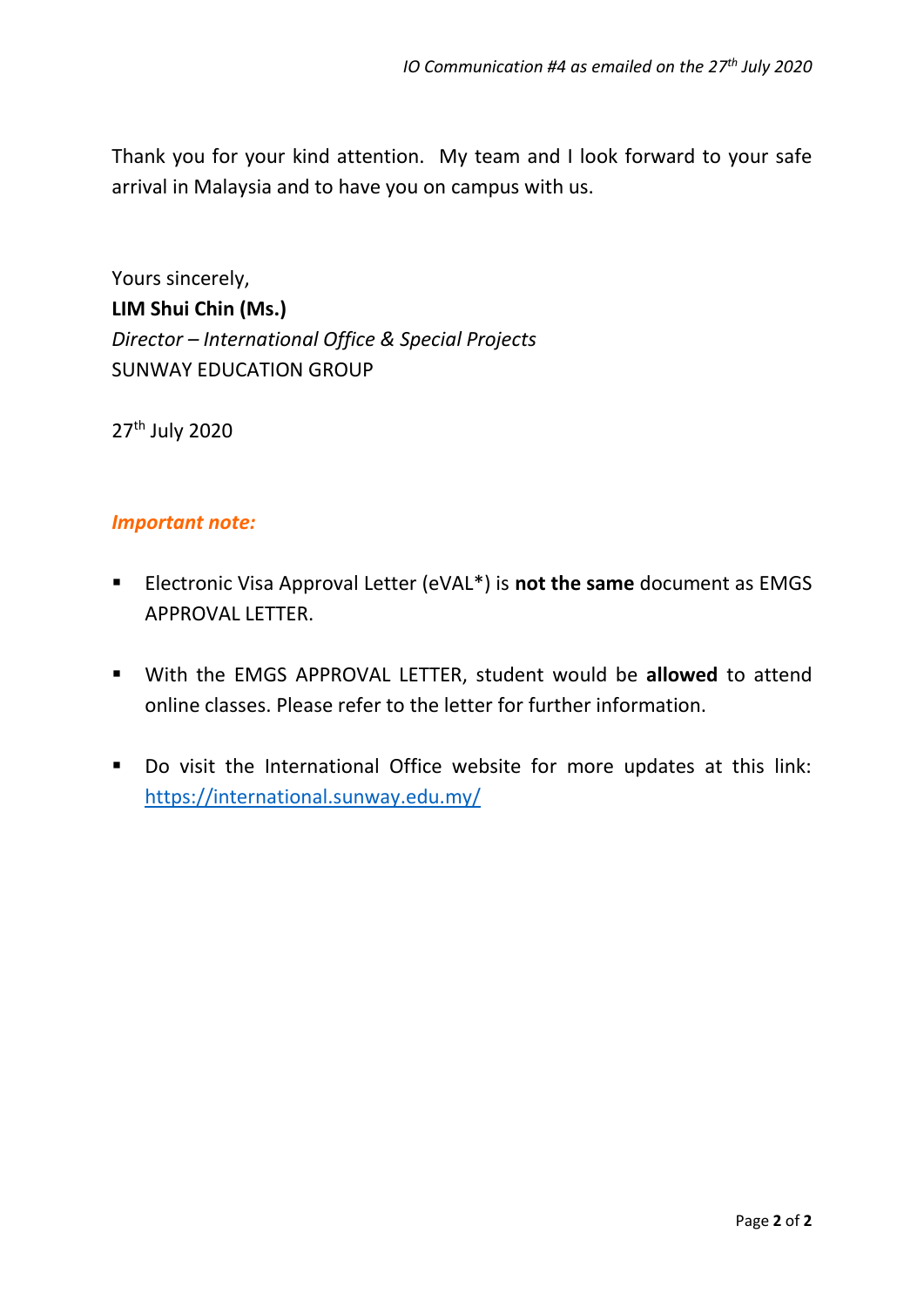## **SAMPLE - EMGS APPROVAL LETTER**



EDUCATION MALAYSIA GLOBAL SERVICES (986610-U) Education Malaysia One-Stop-Centre, 20th Floor, Menara TA One, 22, Jalan P.Ramlee, 50250 Kuala Lumpur, Malaysia

Tel: +603 2782 5888 Faks: +603 2711 8533 Portal: www.educationmalaysia.gov.my

|                                | <b>EMGS APPROVAL LETTER</b>                                           |
|--------------------------------|-----------------------------------------------------------------------|
|                                | IAL LETT                                                              |
| <b>Applicant Name</b>          | : Applicant Name                                                      |
| <b>EMGS Application Number</b> | : EMGS $F \circ \rho$ , carion Number                                 |
| <b>Passport Number</b><br>EM   | <b>Exassport Number</b>                                               |
| <b>Application Da</b> •        | $: 17$ Feb 2020                                                       |
| Ins Cfullon Name               | : Institution Name                                                    |
| <b>Course Name</b>             | : BACHELOR OF INFORMATION SYSTEMS (HONOURS) (DATA<br><b>ANALYTICS</b> |

**EMGS Supported Date** : 25 Feb 2020

1. The application with the above-mentioned details has been approved by EMGS and the student has met all the relevant academic requirements needed to pursue the course. This means that the application is rea  $\mathbb D$ for submission to Malaysian Immigration Department for eVAL approval. Please note that the Eivisis Approval Letter is not a replacement to the eVAL (Visa Approval Letter) issued by the Malaysian **Immigration Department.** 

2. The EMGS Approval Letter is an assurance that EMGS has vetted the mutua and the student has met the minimum academic requirements needed to pursue their interrent course. Kindly note that students can only be allowed to enrol and attend online classer on the EMGS Approval Letter is ready for download from STARS.

3. EMGS will proceed to submit this application to the Malaysian Immigration Department once the Malaysian Immigration Department begins (10) essing eVAL approvals for New students that are outside Malaysia. Students will be subjected to the relevant security vetting process and the eVAL approval will be at the discretion of the Immigran on Department.

4. Students are also required to attend the mandatory Post Arrival Medical Screening which may include additional guidelines according to the situation of the Covid-19 pandemic once they travel to Malaysia upon obtaining the eVAL. The institutions will then be required to submit the student's passport to the Immigration Department to receive their student pass. The issuance of a student pass is also based on the Immigration Department's discretion.